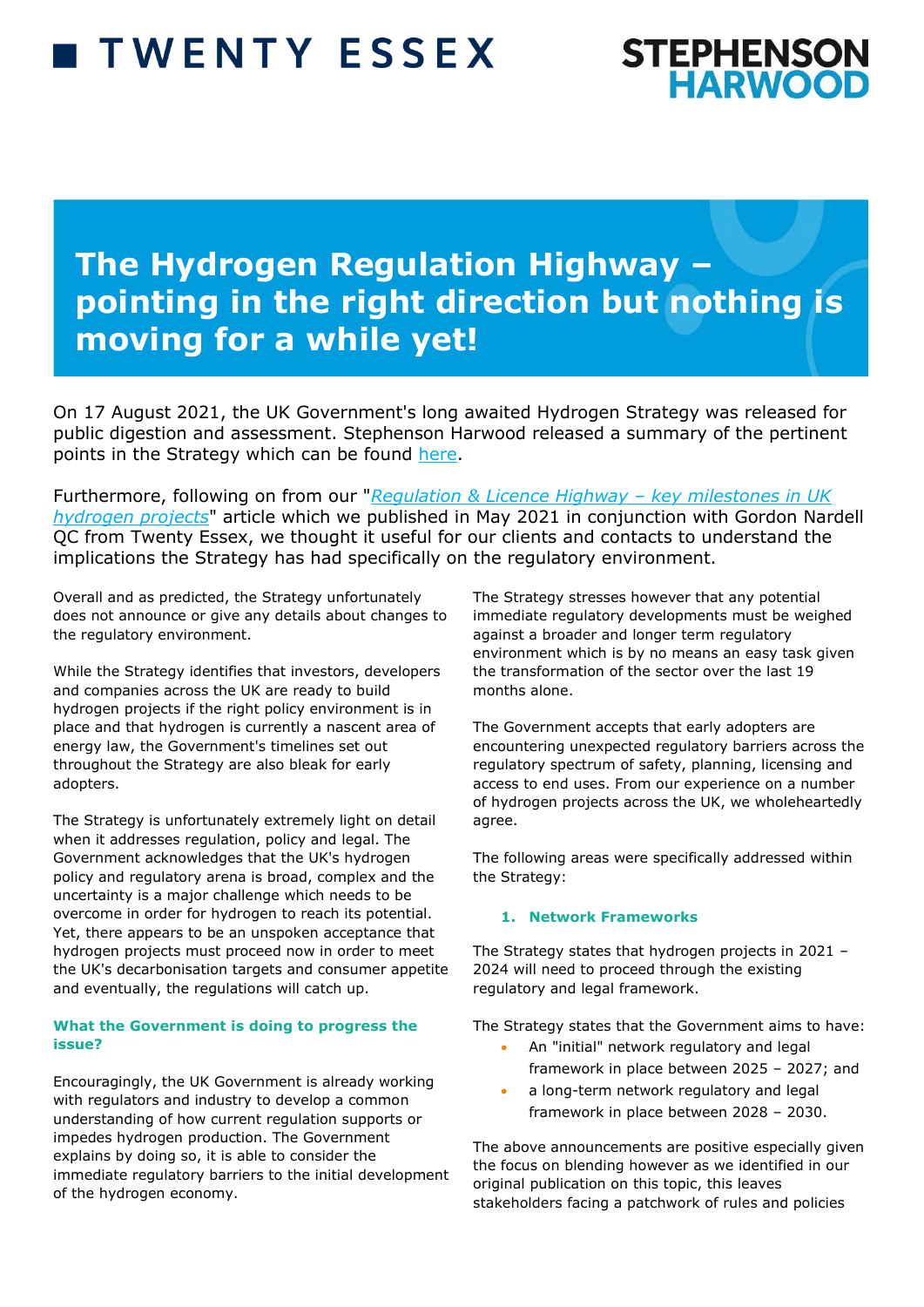introduced prior to hydrogen being even contemplated for a number of years to come.

Encouragingly, the Strategy highlights that the Government will;

- review the Gas Act 1986 to ensure appropriate powers and responsibilities are in place to facilitate a decarbonised gas future;
- review gas quality standards with a view to enabling the existing gas network to have access to a wider range of gases; and
- launch a 'Call for Evidence' which will look at the current gas types and assess the potential role of hydrogen in the existing gas system.

### **2. Planning Permission & Permitting**

The Strategy aims to have planning and permitting regimes in place before 2024. While this is welcomed news, the Strategy contains no information about how this will be done and what changes will be implemented to the current regimes.

The Strategy recognises that there are major uncertainties around;

- the permitting procedures and their accompanying regulations for new hydrogen pipeline infrastructure;
- how to deal with applications to join new hydrogen pipelines to existing hydrogen pipelines; and
- providing sufficient flexibility for any future regulation of end use applications (such as domestic consumers using hydrogen for heat).

There are meanwhile signs of modest steps forward in relation to the development consent regime for larger hydrogen infrastructure projects. Shortly after publication of the Strategy, BEIS issued consultation [drafts](https://assets.publishing.service.gov.uk/government/uploads/system/uploads/attachment_data/file/1015302/nps-consultation-document.pdf) of revised versions of the energy-related National Policy Statements (NPS) which guide "one-stop" consenting under the Planning Act 2008 for nationally significant infrastructure projects (NSIPs). The overarching policy statement, EN-1, currently operates entirely in tandem with the technology-specific NPS, EN-2 to EN-6. BEIS now proposes that it should have a free-standing role for technologies not covered by another NPS. The aim is to aid development of infrastructure for low-carbon technologies including CCUS and hydrogen, reinforced by new text in EN-1 itself requiring the decision-maker to give "substantial

weight" to the need for (among other things) new hydrogen infrastructure.

Smaller scale energy developments remain outside the statutory categories of NSIP. So consenting of these projects remains via planning permission at local level, where individual council's policies on energy infrastructure may differ widely. BEIS' consultation document contains a reminder of the Secretary of State's power under s. 35 of the Planning Act 1998 to direct projects outside the statutory NSIP categories into the development consent regime, adding the tantalising statement that "*this added flexibility allows for the NPSs to support new and developing forms of energy infrastructure that are vital for our transition to net zero*". This power is available where a number of smaller projects form part of a cumulative whole. So, with a little inventiveness, it may still be possible to bring a series of connected local or small-scale hydrogen infrastructure projects into the NSIP regime. Section 35 requests are considered on their individual merits, but one helpful short-term output from the reform process envisaged by the Strategy would be a robust statement of policy by BEIS supporting the use of s. 35 to promote new hydrogen projects.

#### **3. Regulatory activity**

We welcome the announcement that the UK Government will create a '*Hydrogen Regulators Forum'*  to assist with developing the area. The regulatory and legal frameworks to support hydrogen's continued development are complex and will most likely need new administrative bodies or grant additional powers to existing ones.

This is a positive step and we look forward to further announcements about when the forum will be created, who will be on it and most importantly, when will the forum's conclusions be considered by Government. One key issue for the sector is how economic regulation will be integrated into the holistic approach Government is aiming for. For example, the elaborate regime for grid access and pricing, governed by network codes administered by Ofgem via licence conditions, is currently regarded by many in the sector as inhibiting and even deterring the development of hydrogen production and use. The Strategy promotes Ofgem's role in supporting a number of headline projects and initiatives, but says little about Government's vision for hydrogen-friendly rules governing, for instance, grid access and offtake for electrolysis. Attention to this kind of detail is vital to achieving the Government's overall targets for hydrogen deployment.